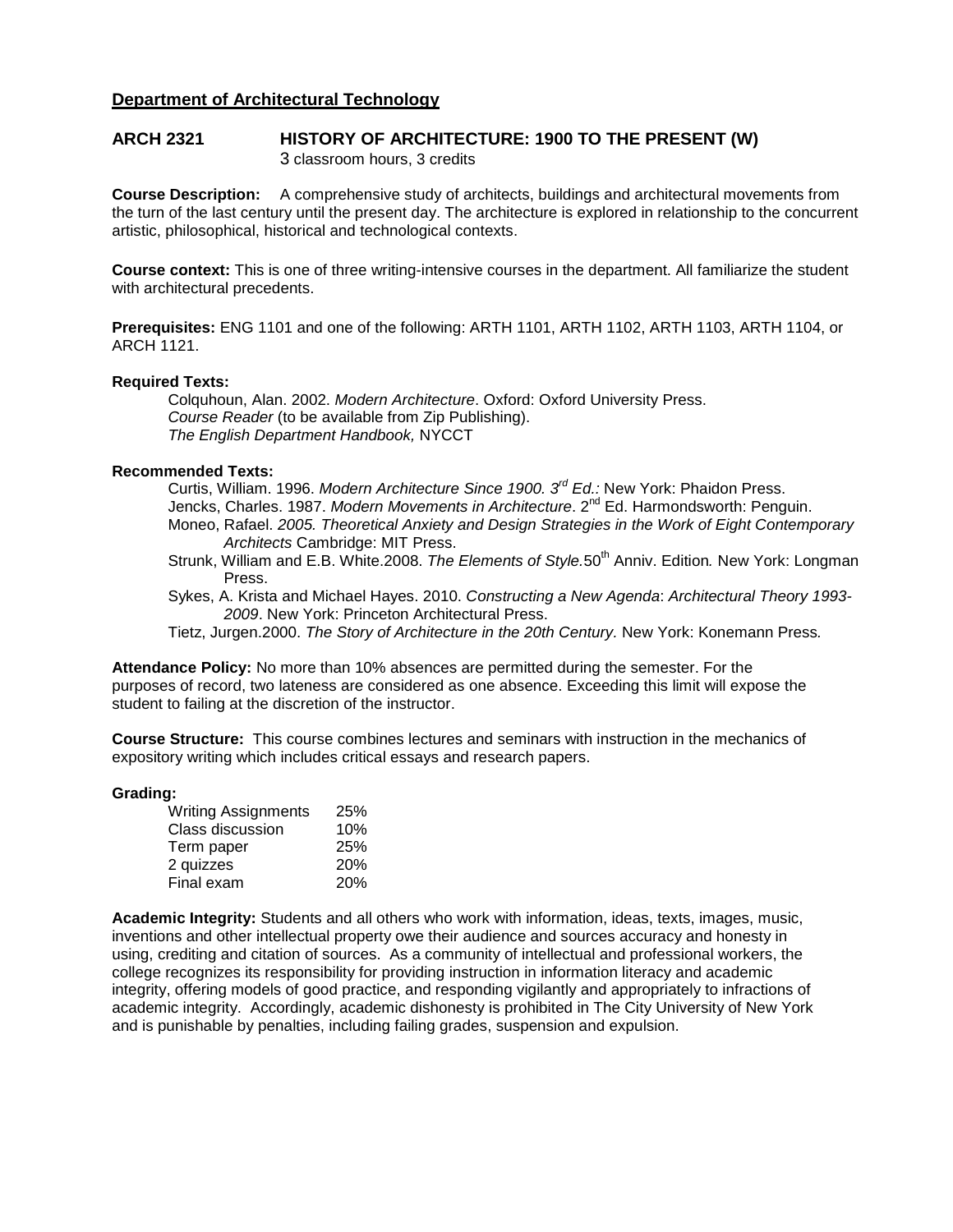# **Learning Objectives:**

Upon successful completion of this course the student will be able to:

- 1. **Understand** architecture in the context of its geopolitical, economical, social, cultural and technological trends. (Knowledge)
- 2. **Apply** the vocabulary of architectural criticism to contemporary buildings. (Gen Ed)
- 3. **Analyze (compare and contrast)** contemporary buildings. (Gen Ed)
- 4. **Communicate** ideas and information both verbally and through writing. (Gen Ed)
- 5. **Research** and **distinguish** information necessary for thesis-driven papers. (Gen Ed and Skill)

### **Assessment:**

To evaluate the students' achievement of the learning objectives, the professor will do the following:

- 1. **Test** the students' ability to recall and recite the key terms and material of the readings and lectures through quizzes, midterm and a final exam. (Los:1, 2, 3, 4, 5)
- 2. **Determine** students' understanding of the development of contemporary architecture in their written assignments and oral presentations. (Los: 1, 2, 3, 4)
- 3. **Assess** the students' use of professional vocabulary in the written work and during class discussions and oral presentations.(Lo:3)

## **Course Outline:**

**Week 1: Introduction/ Roots of Modern Architecture:** Industrialization, Rational Engineering, New Forms—bridges, railway stations, skyscrapers [Darby, Burton & Turner, Paxton, Eiffel, Perret, Burnham & Root, Sullivan]

*Reading:* [Course Reader] Benevolo, Leonardo. 1977. Preface*. The History of Modern Architecture.*  Cambridge: MIT Press.

*Writing Assignment:* Discuss the importance of World Fairs on disseminating new technologies: Are they really open to the *entire world*? (3 paragraph minimum)

**Week 2: The Secession/Art Nouveau/Arts & Crafts Movement/the Werkbund** [Olbrich, Guimard, Horta, Gaudi, Mackintosh, Greene & Greene, Morris, Behrens, Hoffmann]

*Reading:* Colquhoun, Alan. 2002. *Modern Architecture.* Oxford; Oxford University Press, Chapters 1 and 3. *Writing Assignment:* Discuss the influence of Asian cultural objects on these movements. (3 paragraph minimum)

**Week 3: Expressionism/Bauhaus** [Poelzig, Mendelssohn, Gropius, Meyer, Mies Van der Rohe, Taut] *Reading:* Colquhoun, Alan. 2002. *Modern Architecture.* Oxford: Oxford University Press, pp. 87-99 and Chapter 8.

*Writing Assignment:* Discuss the influence of the minor arts (e.g. textitles) on these movements. (3 paragraph minimum) *This topic may be expanded into a Term Paper.*

**Week 4: The Aesthetic Avant garde: Futurism/de Stijl/Cubism** [St. Elia, Marinetti, Reitveld, Le Corbusier] *Reading:* Colquhoun, Alan. 2002. *Modern Architecture*. Oxford: Oxford University Press, pp. 99-107, 109- 120.

*Writing Assignment:* Discuss the influence of different modes of transportation on these movements and discuss their global applicability at the time. (6 paragraph minimum)

**Week 5:** T**he International Style and Machine Aesthetics** [LeCorbusier, Mies van der Rohe, Oud] *Reading:* Colquhoun, Alan. 2002. *Modern Architecture*. Oxford: Oxford University Press, Chapter 7. [Course Reader] Hitchcock, H.R., and Phillip Johnson. *The International Style*. 1932. New York:

Norton Press, pp. 17-34. *Writing Assignment:* Discuss how the International Style was disseminated globally and how it still persists today. (6 paragraph minimum) *This topic may be expanded into a Term Paper.*; Study for Quiz #1

### **Week 6: Le Corbusier/Frank Lloyd Wright**

*Reading:* Colquhoun, Alan. 2002. *Modern Architecture*. Oxford: Oxford University Press, Chapter 7. [Course Reader] Le Corbusier, 1985. *Towards a New Architecture*. New York: Dover Press.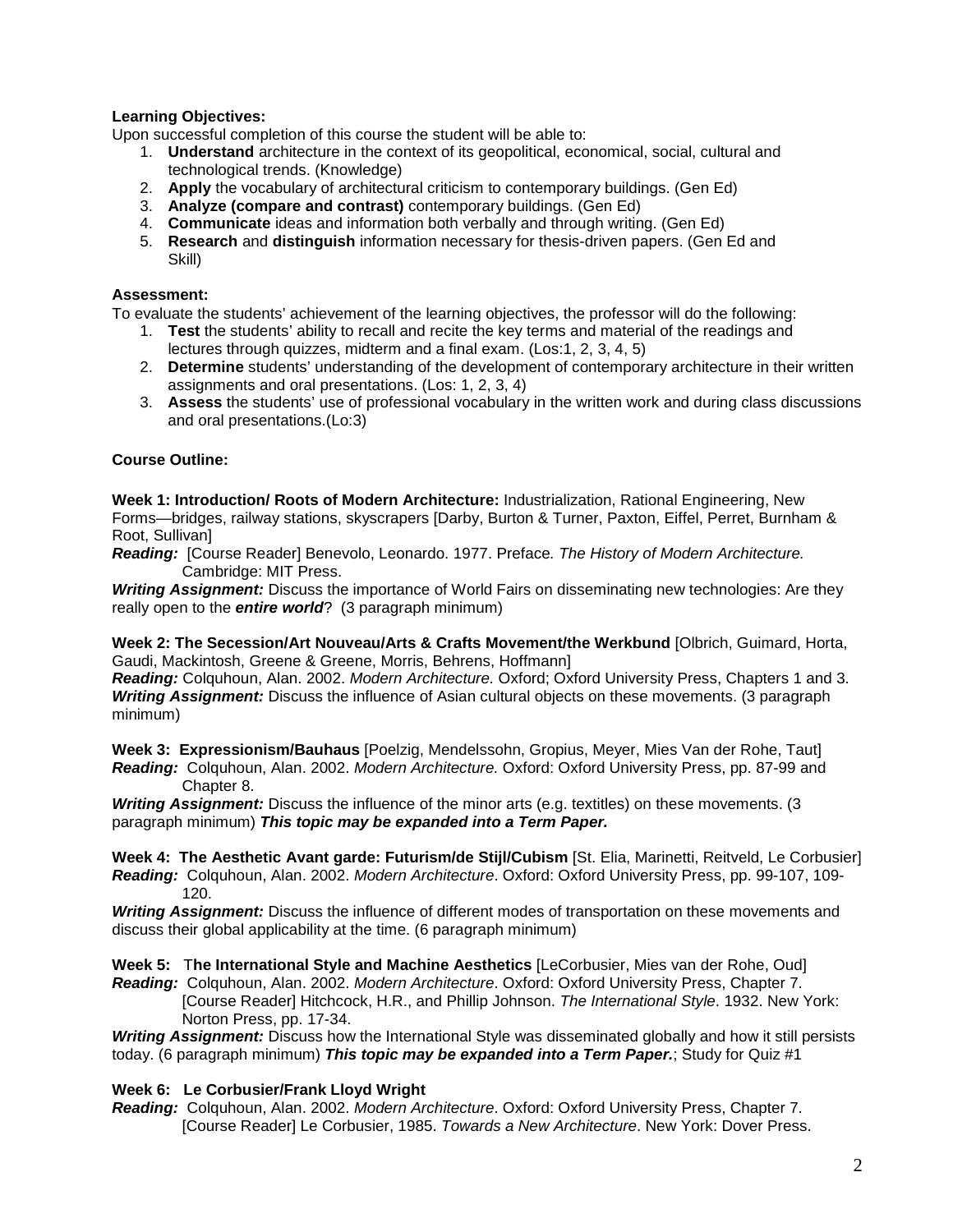[Course Reader] Vincent Scully Jr., 2002. *Modern Architecture*. New York: George Braziller, pp. 28-32.

Curtis, William. 2005. *Modern Architecture*. New York: Phaidon Publishers, Chapter 18. *Writing Assignment:* Compare and contrast how Le Corbusier and Frank Lloyd Wright were influenced by different world cultures over the course of their careers. (8 paragraph minimum) *This topic may be expanded into a Term Paper.*

**Week 7: Other Modernisms in the Interwar and Immediate Post-World War II Years** [Scharoun, Saarinen, Sterling, Neutra, Kiesler]

*Reading:* Colquhoun, Alan. 2002. *Modern Architecture*. Oxford: Oxford University Press, Chapter 12. [Course Reader] Moneo, Raphael. 2005. *Theoretical Anxiety and Design Strategies in the Work of Eight Contemporary Architects.* Cambridge: MIT Press, Chapter 1.

*Writing Assignment:* Choose a Research Paper topic and begin preparing outline.

The following is the suggested outline for the paper of 6-8 pages:

*Introduce* your paper and state the thesis or idea at the root of your paper. ½ - 1 page

*Describe* the building in its total context. 1-2 pages

*Compare and contrast* styles, techniques and materials used to those typical of the early twenty-first century. 2 pages

*Analyze* whether or not the building will merit landmarking in 30 years.

**Support** your opinion with a series of arguments. 1-2 pages

**Summarize** the research and thought process.  $\frac{1}{2}$ - 1 pages

**Bibliography:** A minimum of 5 references are required. These may include books (give specific pages), magazine articles, newspaper clippings, or official records. Selected internet sources may be used. We will discuss in class what makes a source a valued reference. Use MLA format. If you Google MLA, you will find a lot of information and help on how to use this style. The Perdue Owl website is particularly helpful. Note that the MLA format is to be used for the bibliography, not the entire paper.

**Week 8: Critical Regionalism** [Aalto, Neimeyer, Legoretto, Sert] and Monumental Architecture [Kahn, Le Corbusier]

*Reading:* Curtis, William. 2005. *Modern Architecture.* New York: Phaidon Publishers, Chapter 18 and pp. 464-469, 483-484, & 517-543.

*Writing Assignment: Continue to work on Research Paper: Hand in Draft Outline.*

**Week 9: The New York Five/ Brutalism/ Tectonics I/ Early Environmentalism** [Meier, Eisenman, Hejduk, Gwathmey, Graves, Rudolph, the Smithsons, Kallmann, Safdie, Rogers, Piano, Foster, Barnes, Jersey Devil]

*Reading:* Curtis, William. 2005. *Modern Architecture.* New York: Phaidon Publishers, Chapter 22 *Writing Assignment: Continue to work on Research Paper. Study for Quiz #2.* 

**Week 10: Post-Modernism/ Architecture and Pop Culture** [Venturi, Moore, Graves, Archigram, the Metabolists, Friedman]

*Reading:* Curtis, William. 2005. *Modern Architecture.* New York: Phaidon Publishers, Chapters 29 and 30. [Course Reader] Nesbitt, Kate, ed. 1996. *Theorizing a New Agenda for Architecture Theory*. New York: Princeton Architectural Press, pp. 72-76.

*Writing Assignment: Continue to work on Research Paper: Hand in first draft.*

**Week 11: Deconstructivism** [Eisenman, Derrida,Tschumi, Libeskind, Hadid, Coop Himmelblau, Koolhaus] *Reading:* [Course Reader] Johnson, Phillip & Mark Wigley. 1988. Introduction. *Deconstructivist Architecture.* New York: Little Brown & Co.

### *Writing Assignment: Continue to work on Research Paper*

**Week 12: Contemporary Themes: Tectonics II** [Zumthor, Ando, Herzog & de Meuron, Siza, Holl] *Reading:* [Course Reader] Zumthor, Peter. 1998. *Thinking Architecture*. Lars Mueller Publishers, pp. 27-34. *Writing Assignment: Continue to work on Research Paper.*

**Week 13: Contemporary Themes: Sustainable Architecture/ Technological Architecture /Architecture as Branding** [Piano, Ambasz, Foster, Ban, Vinoly, SHoP Architects, Ito]. *Reading:* [Course Reader] Mau, Bruce. 2000. Introduction. *Massive Change*, p. 18.